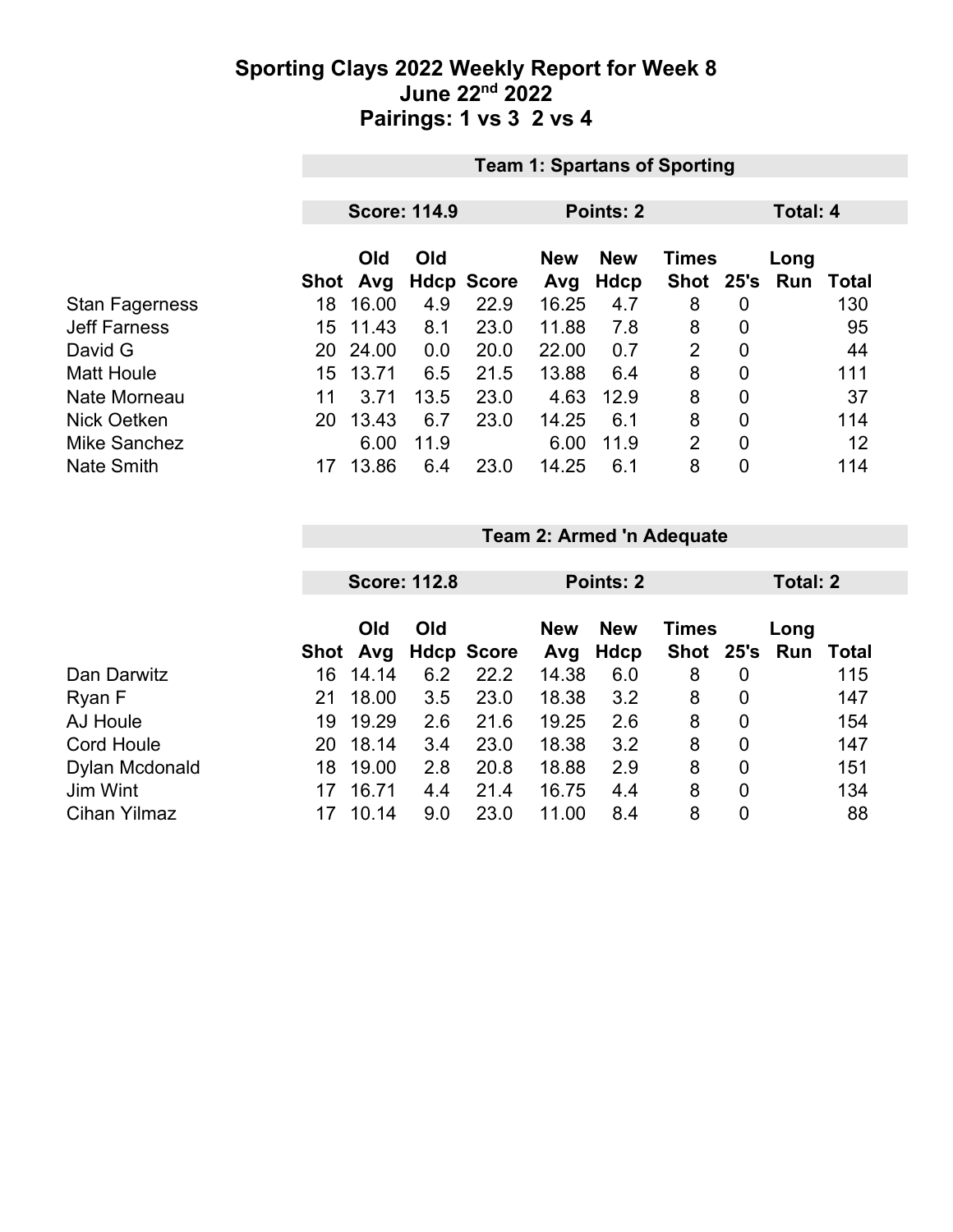### **Sporting Clays 2022 Weekly Report for Week 8 June 22nd 2022 Pairings: 1 vs 3 2 vs 4**

|                      | <b>Team 3: RMS Breaking Wind</b> |                     |      |                   |                   |                    |                           |                |             |       |
|----------------------|----------------------------------|---------------------|------|-------------------|-------------------|--------------------|---------------------------|----------------|-------------|-------|
|                      |                                  |                     |      |                   |                   |                    |                           |                |             |       |
|                      |                                  | <b>Score: 110.9</b> |      |                   |                   | Points: 0          | Total: 2                  |                |             |       |
|                      | Shot                             | Old<br>Avg          | Old  | <b>Hdcp Score</b> | <b>New</b><br>Avg | <b>New</b><br>Hdcp | <b>Times</b><br>Shot 25's |                | Long<br>Run | Total |
| Sam B                | 11                               | 8.29                | 10.3 | 21.3              | 8.63              | 10.1               | 8                         | 0              |             | 69    |
| <b>Mike Carlson</b>  | 13                               | 10.43               | 8.8  | 21.8              | 10.75             | 8.6                | 8                         | 0              |             | 86    |
| <b>Brent Davis</b>   | 15                               | 15.29               | 5.4  | 20.4              | 15.25             | 5.4                | 8                         | 0              |             | 122   |
| <b>Ryan Erickson</b> | 19                               | 19.00               | 2.8  | 21.8              | 19.00             | 2.8                | 8                         | 0              |             | 152   |
| <b>Gene Harstad</b>  | 13                               | 14.43               | 6.0  | 19.0              | 14.25             | 6.1                | 8                         | 0              |             | 114   |
| Jeff K               | 11                               | 14.29               | 6.1  | 17.1              | 13.88             | 6.4                | 8                         | 0              |             | 111   |
| <b>Chuck Quick</b>   | 22 <sub>2</sub>                  | 18.71               | 3.0  | 23.0              | 19.13             | 2.7                | 8                         | 0              |             | 153   |
| Dave S               | 13                               | 15.00               | 5.6  | 18.6              | 14.75             | 5.8                | 8                         | $\overline{0}$ |             | 118   |
| Dean Schultz         | 11                               | 13.14               | 6.9  | 17.9              | 12.88             | 7.1                | 8                         | 0              |             | 103   |
| <b>Bruce Wisner</b>  | 18                               | 12.29               | 7.5  | 23.0              | 13.00             | 7.0                | 8                         | 0              |             | 104   |

|                      |      | <b>Score: 106.0</b> |     |                   |            | Points: 0   |              |             |      | Total: 0 |  |
|----------------------|------|---------------------|-----|-------------------|------------|-------------|--------------|-------------|------|----------|--|
|                      |      |                     |     |                   |            |             |              |             |      |          |  |
|                      |      | Old<br>Old          |     |                   | <b>New</b> | <b>New</b>  | <b>Times</b> |             | Long |          |  |
|                      | Shot | Avg                 |     | <b>Hdcp Score</b> | Avg        | <b>Hdcp</b> | Shot 25's    |             | Run  | Total    |  |
| Jaime Born           | 11   | 10.71               | 8.6 | 19.6              | 10.75      | 8.6         | 8            | 0           |      | 86       |  |
| Matt Born            | 19   | 15.14               | 5.5 | 23.0              | 15.63      | 5.2         | 8            | 0           |      | 125      |  |
| <b>Tim Born</b>      | 17   | 14.86               | 5.7 | 22.7              | 15.13      | 5.5         | 8            | $\mathbf 0$ |      | 121      |  |
| <b>Randall Clark</b> | 11   | 11.43               | 8.1 | 19.1              | 11.38      | 8.1         | 8            | $\mathbf 0$ |      | 91       |  |
| Arden Koosmann       | 12   | 9.57                | 9.4 | 21.4              | 9.88       | 9.2         | 8            | $\mathbf 0$ |      | 79       |  |
| <b>Steven Niles</b>  | 15   | 16.86               | 4.3 | 19.3              | 16.63      | 4.5         | 8            | 0           |      | 133      |  |
| <b>Terry Niles</b>   | 6    | 18.00               | 3.5 | 9.5               | 16.50      | 4.6         | 8            | 0           |      | 132      |  |

**Team 4: Raiders**

Super Shooters: None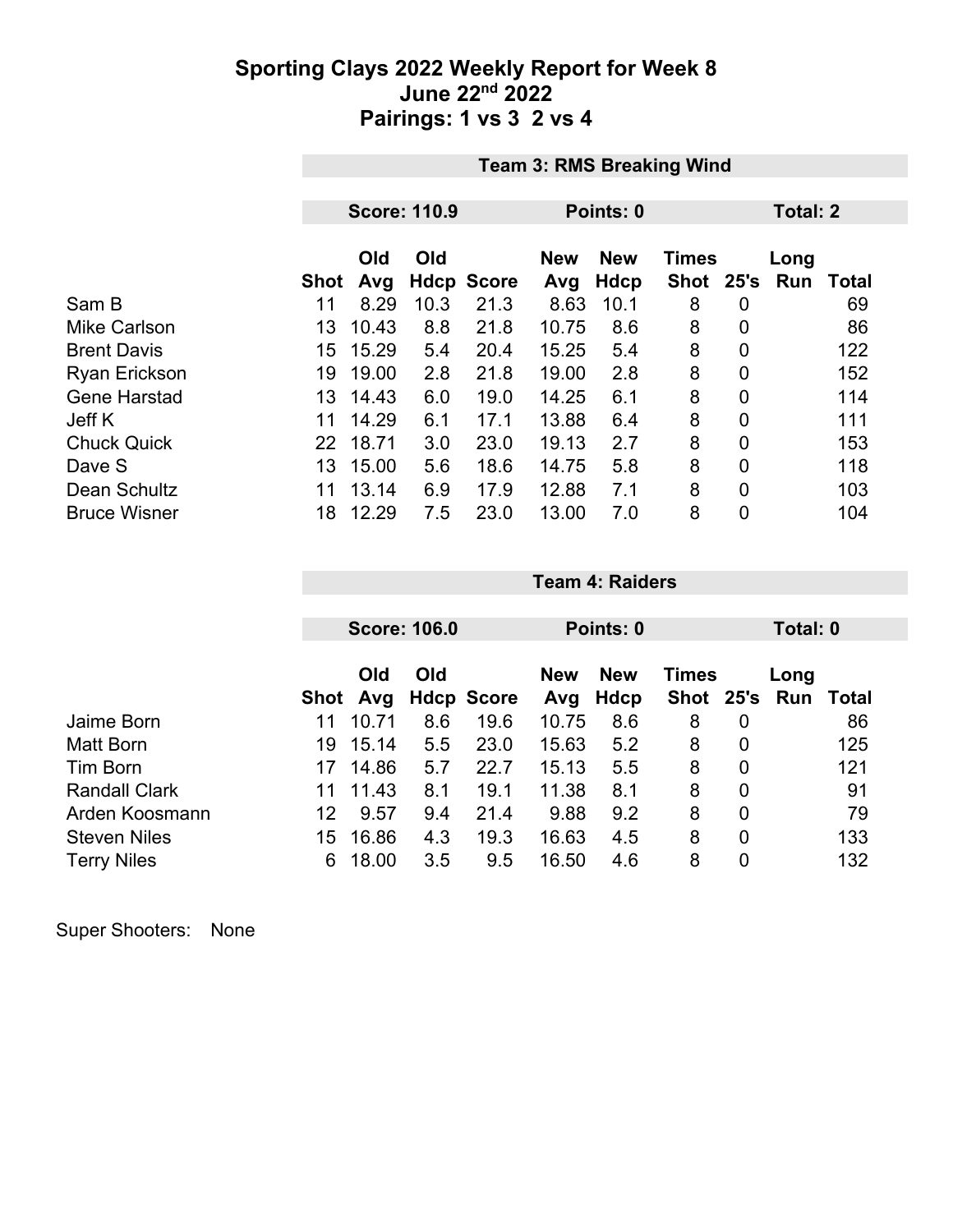## **Sporting Clays 2022 Weekly Report for Week 8 June 22nd 2022 Pairings: 1 vs 3 2 vs 4**

# **Sporting Clays 2022 Team Standings through week 8**

| Team 1 | <b>Spartans of Sporting</b> | 4.0        |
|--------|-----------------------------|------------|
| Team 3 | <b>RMS Breaking Wind</b>    | <b>2.0</b> |
| Team 2 | <b>Armed 'n Adequate</b>    | <b>2.0</b> |
| Team 4 | <b>Raiders</b>              | 0.0        |